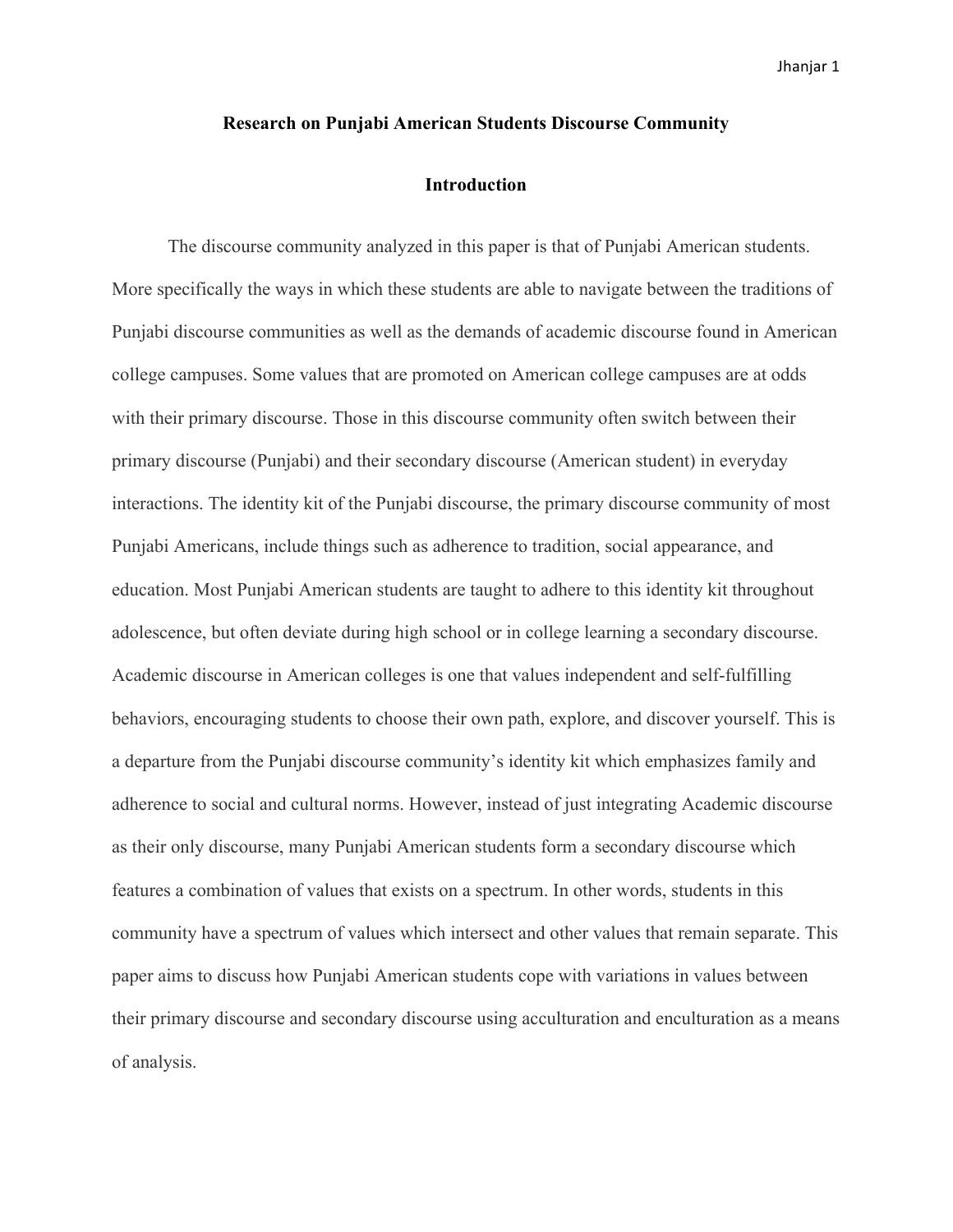## **Methodology**

I feel it is important to explain my positionality as a researcher so readers will understand my interest in this community. I am second generation Punjabi American female, yet while growing up I always felt like an outsider in this discourse community since as I never practiced any cultural traditions and did not know the language. However, during my freshman year I made friends with people who are from this community and to some extent have begun to integrate this discourse's identity kit and values into my daily life. I have chosen to study this community as I feel that it has influenced me so much in a short amount of time, making me reconsider what it is to be a member of a community. I found through my interview and research into this community, many of the values and ways of viewing the world were unique to members of this community which connected me to this community in a way that wasn't possible before.

I conducted the research through a single interview with a member of this community. I choose to interview one of my friends who is involved with the Punjabi American community on campus. I would like to preface that in choosing a friend from the community, it introduces a selection bias as I did not select a random member of this discourse community. However, I tried to reduce any further bias by creating questions and an interview environment that was well controlled for additional variables. The interview was conducted via Skype for the interviewee's convenience as it was done over Thanksgiving break. I made sure she was available for the entirety of the interview and was able to stay in an area with no audience so as to minimize any distractions or interruptions. The interview was recorded on a recording device and the questions (see findings section) were open-ended and worded in such a way to reduce bias and asking leading questions. The interviewee has consented to the use of her answers during the interview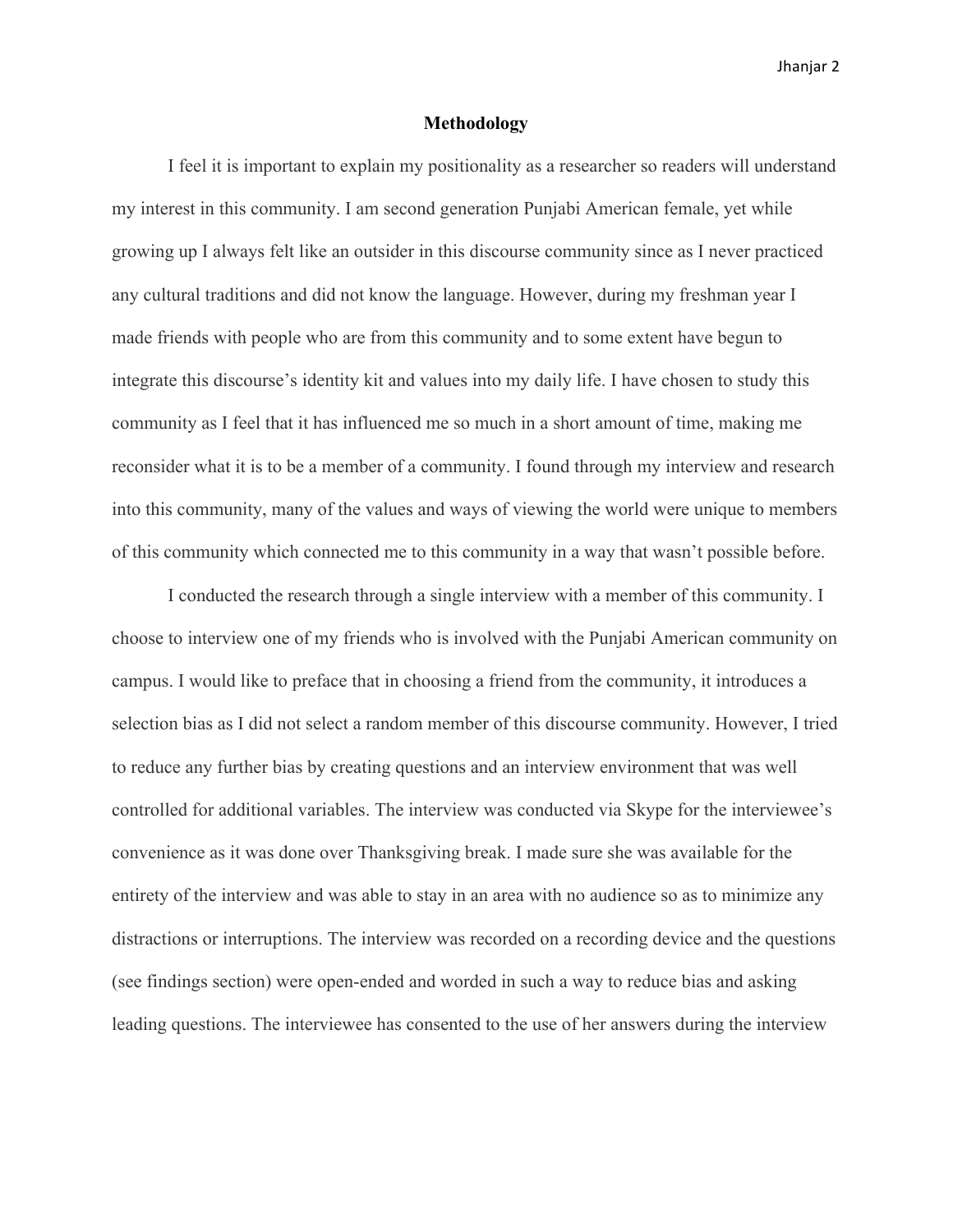for the purpose of this essay. However, she prefers to not give her actual name out, so for the purposes of this paper we will call her Samira.

# **Literature Review**

In American colleges, the process students go through to acquire the identity kit of their campus's academic discourse can occur in a number of ways. In a university, such as UC Davis, the identity kit can be acquired through the classroom, on-campus organizations, clinics, or internship/research positions. If you are a student whose primary discourse is a dominant discourse (SEWE for example) this acquisition process can be fairly smooth as their discourse is similar to the Academic discourse found in college. However, a student coming from a nondominant discourse community, such as the Punjabi discourse community, their ability to adapt to and integrate academic discourse into their own identity kit may be more difficult. This may cause them to either embrace the new discourse alongside their primary discourse, learn enough of dominant discourse to get them by, or abandon their primary discourse and only use the dominant discourse. These different levels of acquisition may occur due to the differing levels of salience their primary discourse has on their secondary discourse.

One factor that may affect this salience is the fact that many members of the Punjabi American Student discourse community learn their primary discourse in a multigenerational household. I would like to preface that much of my secondary sources focus on other Asian groups as there is not a lot of research, cultural or discourse, available for the Punjabi community. First and second-generation immigrant children are the fastest growing segment of the U.S. child population. According to the 1990 Census, young immigrants are heavily concentrated in five states – California, New York, Texas, Florida, and Illinois, and 45% of immigrant children enrolled in school are enrolled in California alone (McDonnell & Hill, 1993).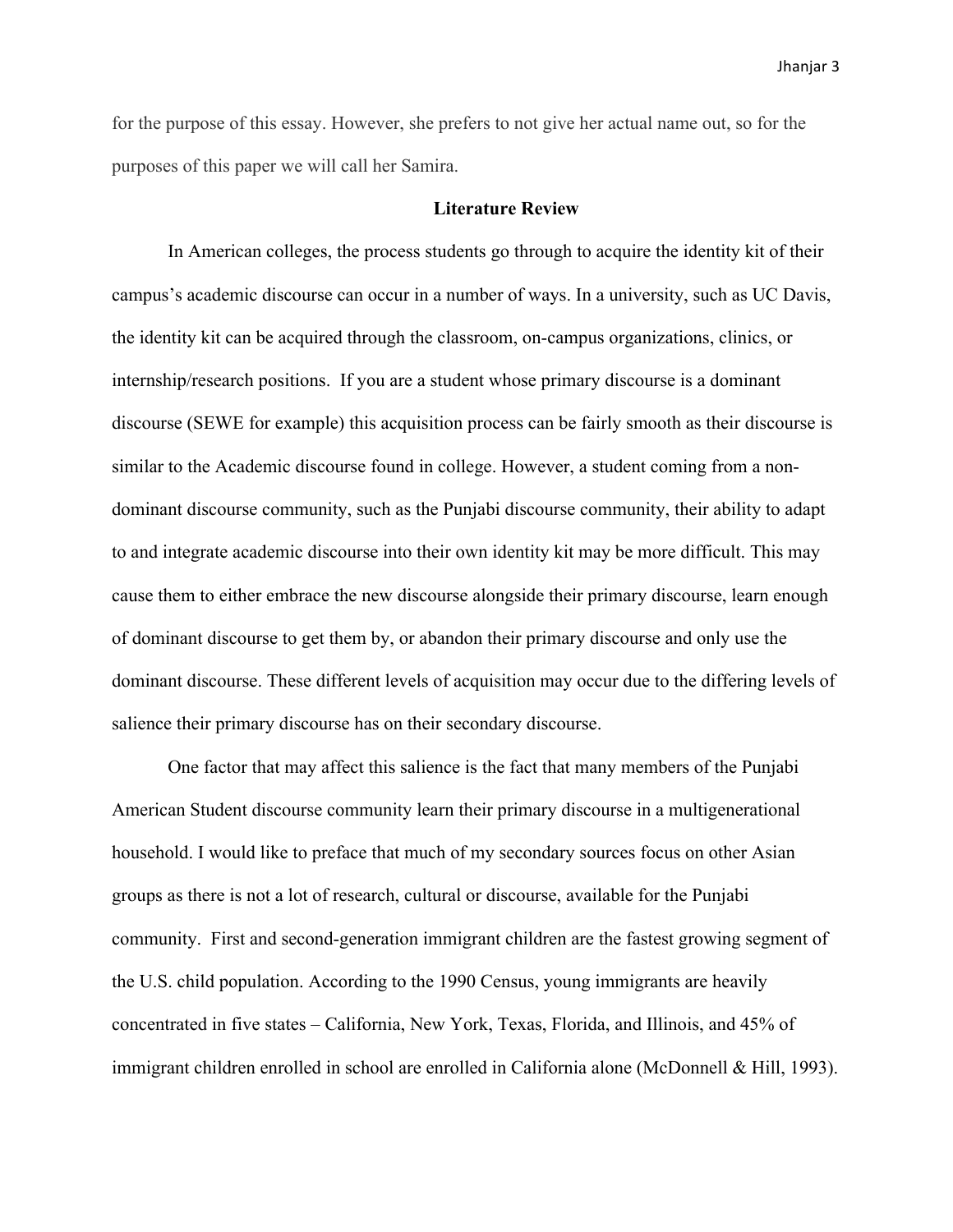Punjabi American students come from a "diverse immigration history" which could include those who immigrated to the United States as recently as yesterday, those who were raised by immigrant to the United States, or those who are  $3<sup>rd</sup>$  of  $4<sup>th</sup>$  generation (Tewari, 2009). This difference in generational status is important as it effects the level to which these students identify with their Punjabi discourse community and how salient these values are to their everyday interactions. One's generational status can be simplified further when discussed using the terms "enculturation" and "acculturation". It is important to note that although the terms acculturation and enculturation are generally associated with culture, I am using them in a broader sense as they also encompass the system of beliefs and values found in these discourse communities and their respective identity kits.. In order to provide a richer understanding of this community, I would like to define and describe the difference between enculturation and acculturation and how they affect members of this discourse.

Acculturation: Is defined as, "The extent to which people are participating in the cultural norms of the dominant group (US) while maintaining the norms of their original culture" (Tewari 2009). For example, a fourth generation Chinese American may be very acculturated to the academic discourse on their campus and join an archeology club and not be interested in joining a Chinese club on campus as they feel more comfortable with the expectations set in American college discourse communities. Those who are partly acculturated may share similar values in terms of cultural practices with their parents, but may differ from their parents in what they value such as with career expectation or relationship ideals. Enculturation: Is defined as, "The process of socialization to and maintenance of the norms of one's indigenous culture, including the salient value, ideas, and concepts" (Herskovits 1948). This process of socialization may occur at any point in life and the level of enculturation (and acculturation) is a spectrum in which you can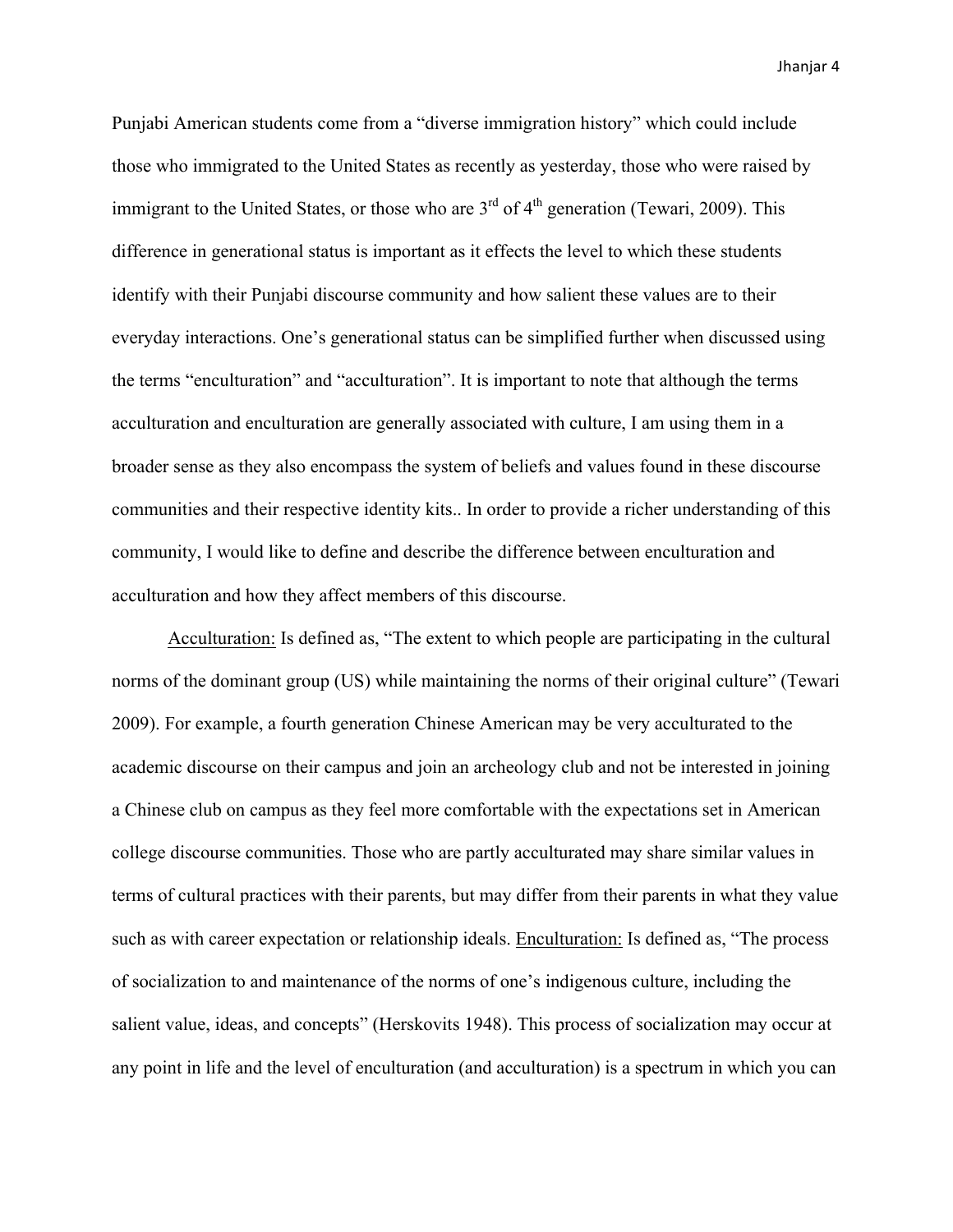be high or low on (Tewari 2009). One way in which students in this community are able to achieve success in navigating both discourses successfully is through code-switching. Codeswitching occurs when someone who is familiar with more than one discourse community is able to tailor their interactions with a community in order to "fit-in" to the expectations set by said community. Anjali Patannayak in her work "There is One Correct Way of Writing and Speaking" argues that "While Instruction in code-switching is valuable because it teaches students that they can adopt different linguistic choices to appeal to different audiences, it is deeply problematic that the impetus is still placed on minority students with non-standard dialects to adapt"(Pattanayak 2017).

#### **Findings**

The interview with Samira revealed that there are many facets within this community and in her case she felt that she was able to clearly separate how she was at home and school, only being able to truly "be herself" when she is around other Punjabi students from her Punjabi dance team she joined her second year. In the interview Samira's answer to the question (Q: How do you think you are at home versus how you are in college?) was that she felt she feels as she automatically shift gears when she speaks to her family. She elaborated saying, "I sometimes even catch myself speaking in a Punjabi accent while on the phone. I didn't even notice until one of my classmates I studied with told me. It made me feel weird because I speak perfect English in class and don't even have an accent anymore." She also mentioned that she tends to be more social at school and is very involved with running the dance team on campus as well as different social movements put on by her campus's women's center. This demonstrates the difference in acculturation for Samira in particular, for Samira she seems to have selectively integrate Punjabi values she found salient, such as pursing a university degree and maintaining cultural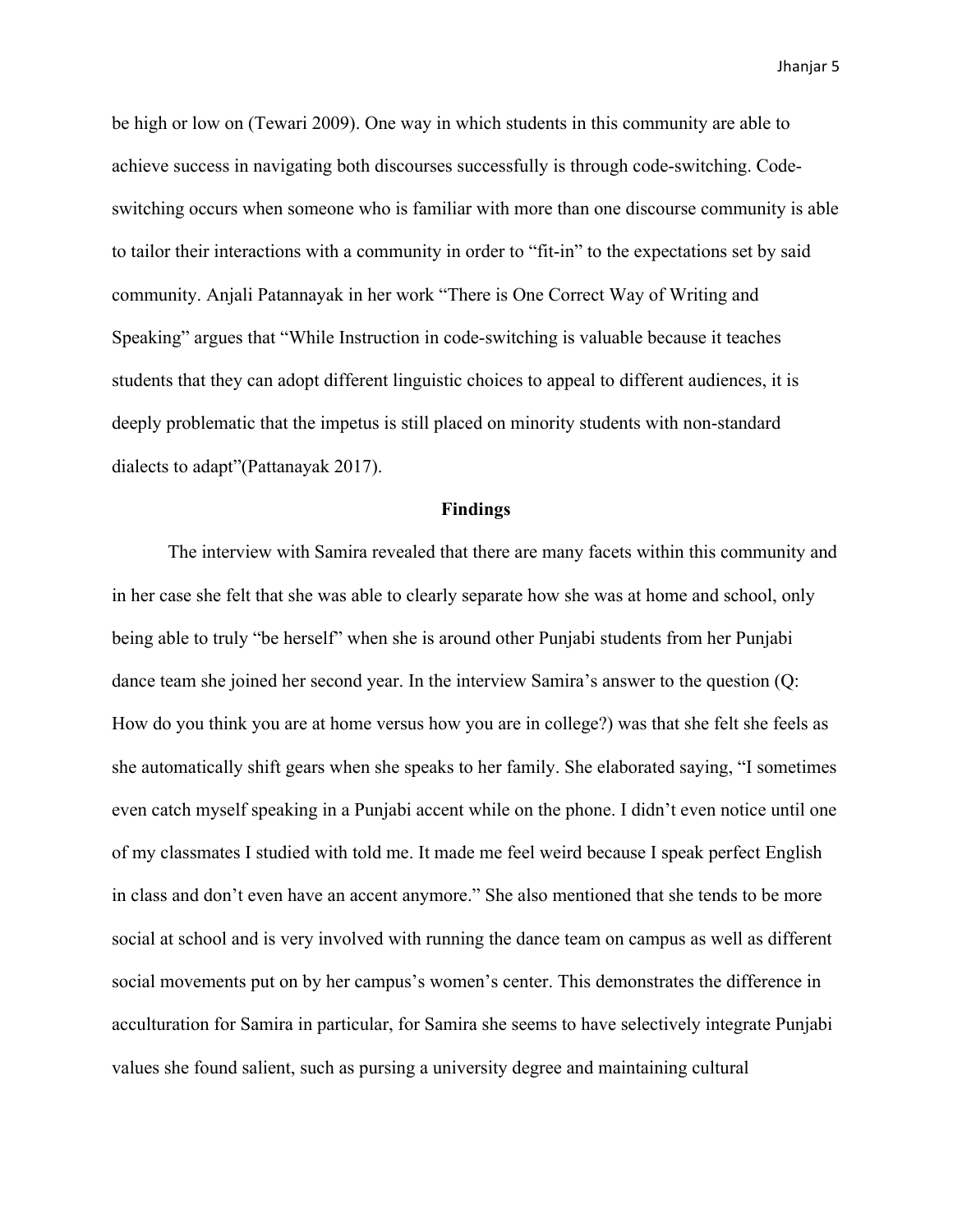traditions—such a traditional dances. She seems to be slightly more acculturated to the values promoted in academic discourse as she subscribes to most of the ideals that most academic discourse communities promote. This is not to say the values that her parents taught her are not a part of her values system, but while in school she adapts more to her environment. For the second question (Q: What topics do you feel comfortable talking about with Punjabi students that you wouldn't talk about with your American students?), Samira's answered simply "Family." She detailed that when talking to her classmates she doesn't feel explaining what she calls, "the crazy dynamics of Punjabi families." She noted that with her dance team friends she never has to explain nuances in family structure such as which aunt or uncle has done something. However when with peers at the women's center, she admitted she would feel odd to talk with them about family with them as she felt, "It is just easier to keep them separate since I wouldn't be able to explain my family dynamic." The separation she employs between these two communities I feel is a clear example of the code-switching that Pattanayak refers to in her work. Despite Samira being fairly comfortable in both her discourse communities, her responses indicate that this separation is something that is normal to her and shows her fluidity between both communities.

#### **Conclusion**

Through the primary and secondary research conducted in this paper it became apparent to me that the Punjabi American student community is a complex one and the interaction between tradition and succeeding in academic discourse in American colleges is a very fine line many members find hard to do. However, for the student I interviewed this doesn't deter her from embracing both of her communities. This research also showed how important it is to consider how ones level of acculturation and enculturation effects their ability to navigate, adapt, and maintain both Punjabi American and academic discourse in American colleges. The primary